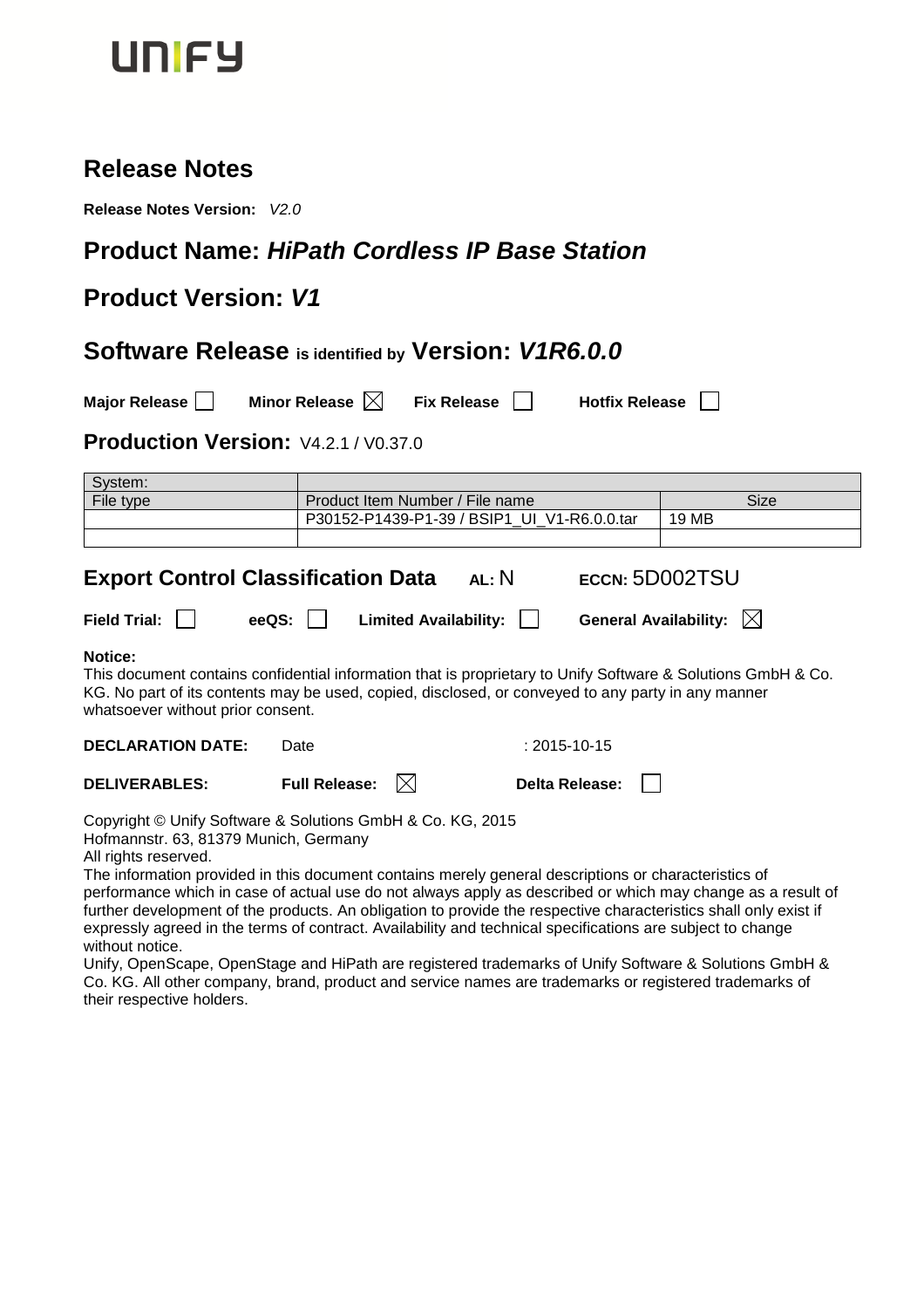# **Table of Contents**

|             | 1.1            |  |
|-------------|----------------|--|
|             | 1.2            |  |
| $\mathbf 2$ |                |  |
|             |                |  |
|             | 2.1            |  |
|             | 2.2            |  |
|             | 2.2.1          |  |
|             | 2.2.2          |  |
|             | 2.2.3<br>2.2.4 |  |
|             | 2.2.5          |  |
|             | 2.2.6          |  |
|             | 2.2.7          |  |
|             | 2.2.8          |  |
|             | 2.2.9          |  |
|             | 2.3            |  |
|             | 2.4            |  |
|             | 2.5            |  |
|             | 2.5.1          |  |
|             | 2.5.2          |  |
|             | 2.5.3          |  |
|             | 2.5.4          |  |
|             | 2.5.5          |  |
|             |                |  |
| 3           |                |  |
|             |                |  |
| 4           |                |  |
|             |                |  |
|             | 4.1<br>4.1.1   |  |
|             | 4.1.2          |  |
|             | 4.1.2.1        |  |
|             | 4.1.3          |  |
|             | 4.1.4          |  |
|             | 4.1.5          |  |
|             | 4.1.6          |  |
|             | 4.2            |  |
|             | 4.3            |  |
| 5           |                |  |
|             |                |  |
|             | 5.1            |  |
|             | 5.2            |  |
|             | 5.3            |  |
| 6           |                |  |
|             | 6.1            |  |
|             | 6.1.1          |  |
|             | 6.1.2          |  |
|             | 6.2            |  |
|             | 6.3            |  |
|             | 6.4            |  |
|             | 6.5            |  |
|             | 6.6            |  |

HiPath Cordless IP Base Station V1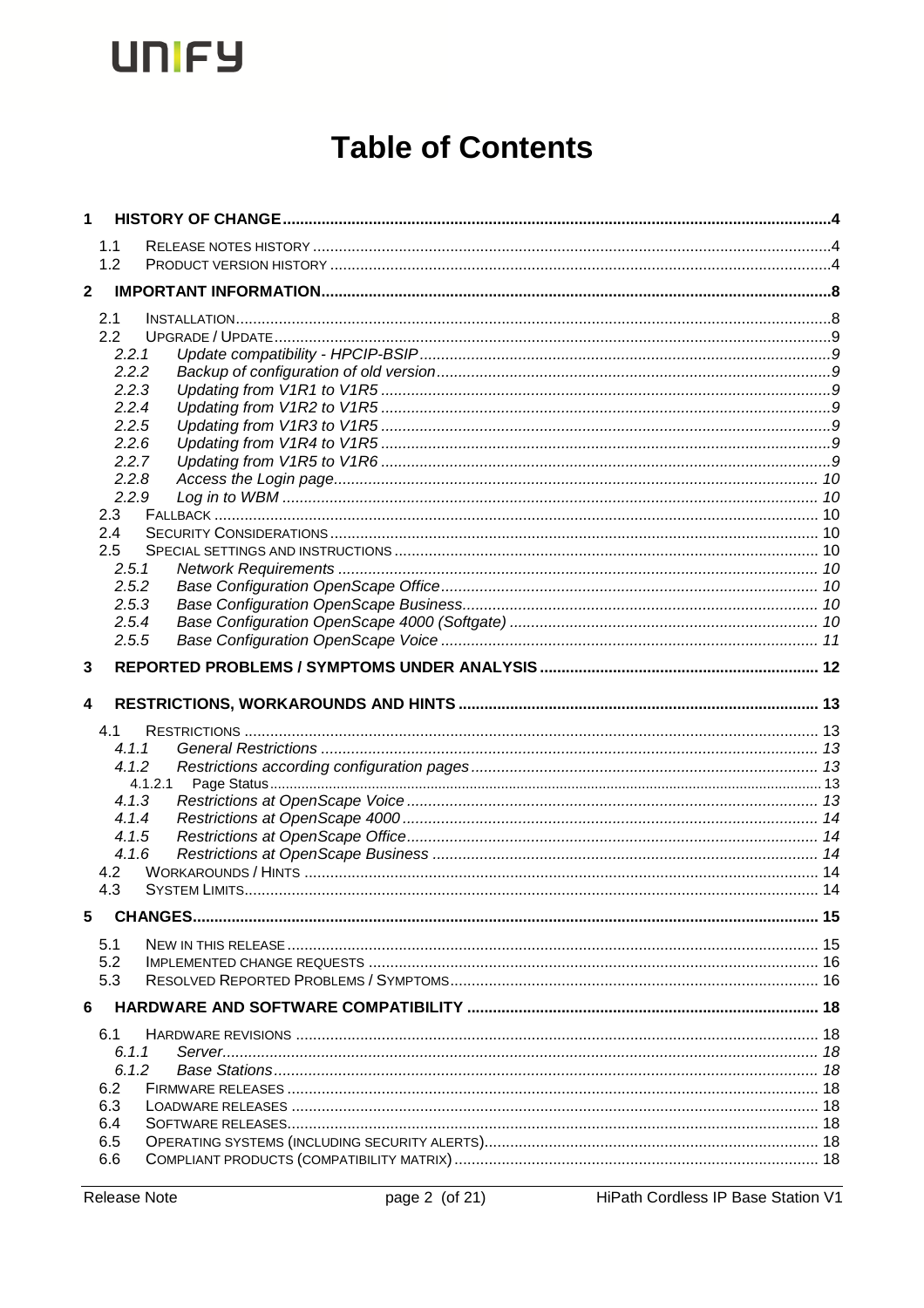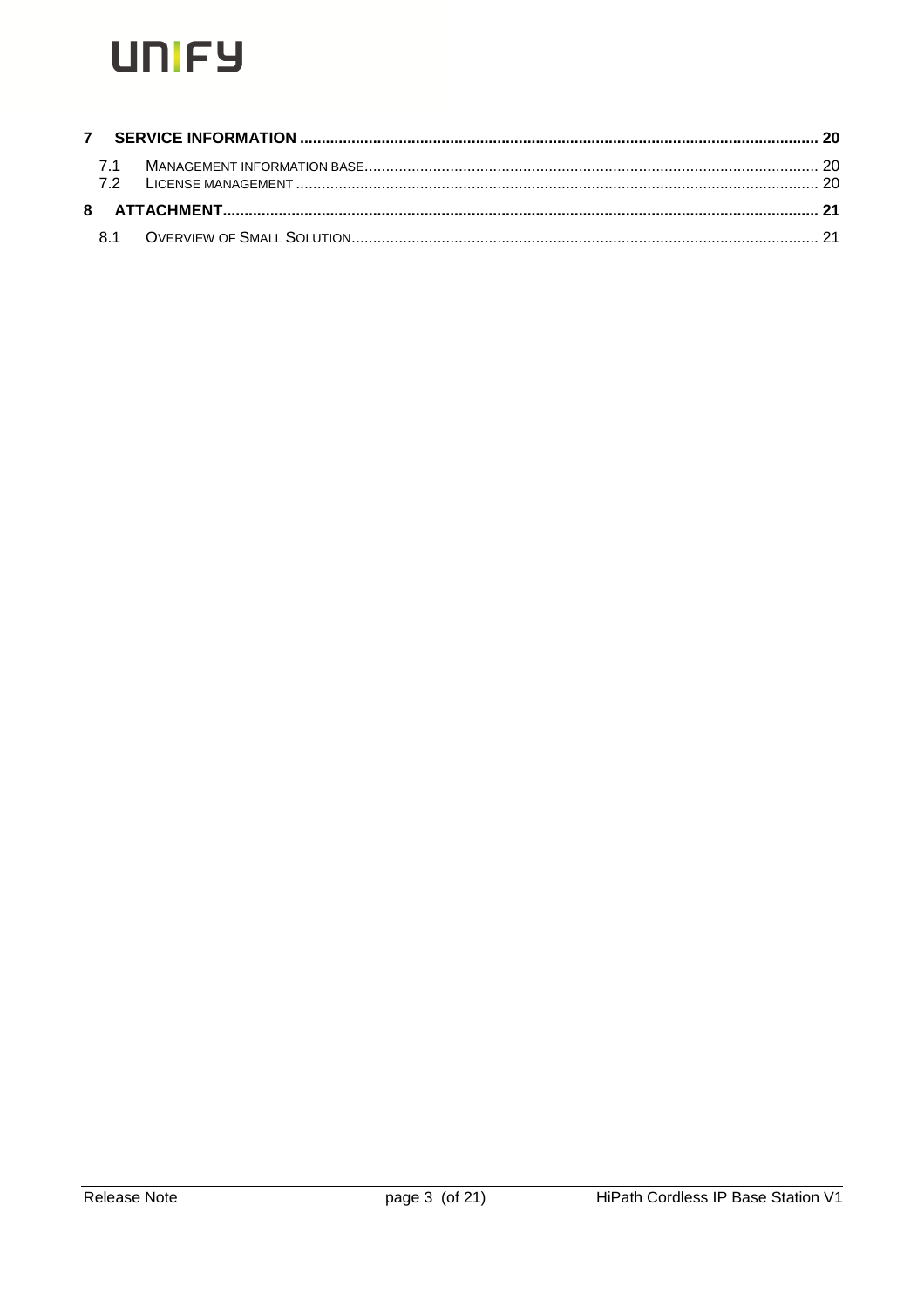# <span id="page-3-0"></span>**1 History of change**

## <span id="page-3-1"></span>**1.1 Release notes history**

| <b>Version</b> | <b>Date</b> | <b>Changes</b>                    |
|----------------|-------------|-----------------------------------|
| 1.0            | 2015-10-08  | Initial Version for Minor Release |
| 2.0            | 2015-10-15  | Corrected version                 |
|                |             |                                   |
|                |             |                                   |

# <span id="page-3-2"></span>**1.2 Product version history**

List of all released Software Versions since Major Software Release (M3), i.e. all Software Releases in PRISMA/SWS having been released within this Product version:

| <b>Software version</b><br>(e.g. Vx[.y] Rm.f.h) | <b>Production version</b><br>(e.g. APS) | <b>Date</b> | <b>Remarks</b>                                          |
|-------------------------------------------------|-----------------------------------------|-------------|---------------------------------------------------------|
| V <sub>1</sub> R <sub>0.2.0</sub>               |                                         | 2008-12-03  | Including:<br>Platform V1R0.1.20<br>Application V3.24.5 |
| V <sub>1</sub> R <sub>0</sub> .3.0              |                                         | 2009-02-02  | Including:<br>Platform V1R0.1.20<br>Application V3.25.5 |
| V <sub>1</sub> R <sub>0.4.0</sub>               | CIP-BS-10.10                            | 2009-03-03  | Including:<br>Platform V0.11.0<br>Application V3.25.7   |
| V1R1.0.1                                        | CIP-BS-10.11                            | 2009-03-14  | Including:<br>Platform V0.14.0<br>Application V3.25.9   |
| V1R1.2.0                                        | CIP-BS-10.13                            | 2009-05-05  | Including:<br>Platform V0.14.0<br>Application V3.25.11  |
| V1R1.3.0                                        | CIP-BS-10.14                            | 2009-06-26  | Including:<br>Platform V0.16.0<br>Application V3.27.03  |
| V1R1.4.0<br>withdrawed                          | CIP-BS-10.15                            | 2009-08-24  | Including:<br>Platform V0.16.0<br>Application V3.27.04  |
| V1R1.5.0                                        | CIP-BS-10.16                            | 2009-10-07  | Including:<br>Platform V0.16.0<br>Application V3.27.05  |
| V1R1.6.0                                        | CIP-BS-10.17                            | 2010-02-01  | Including:<br>Platform V0.16.0<br>Application V3.27.06  |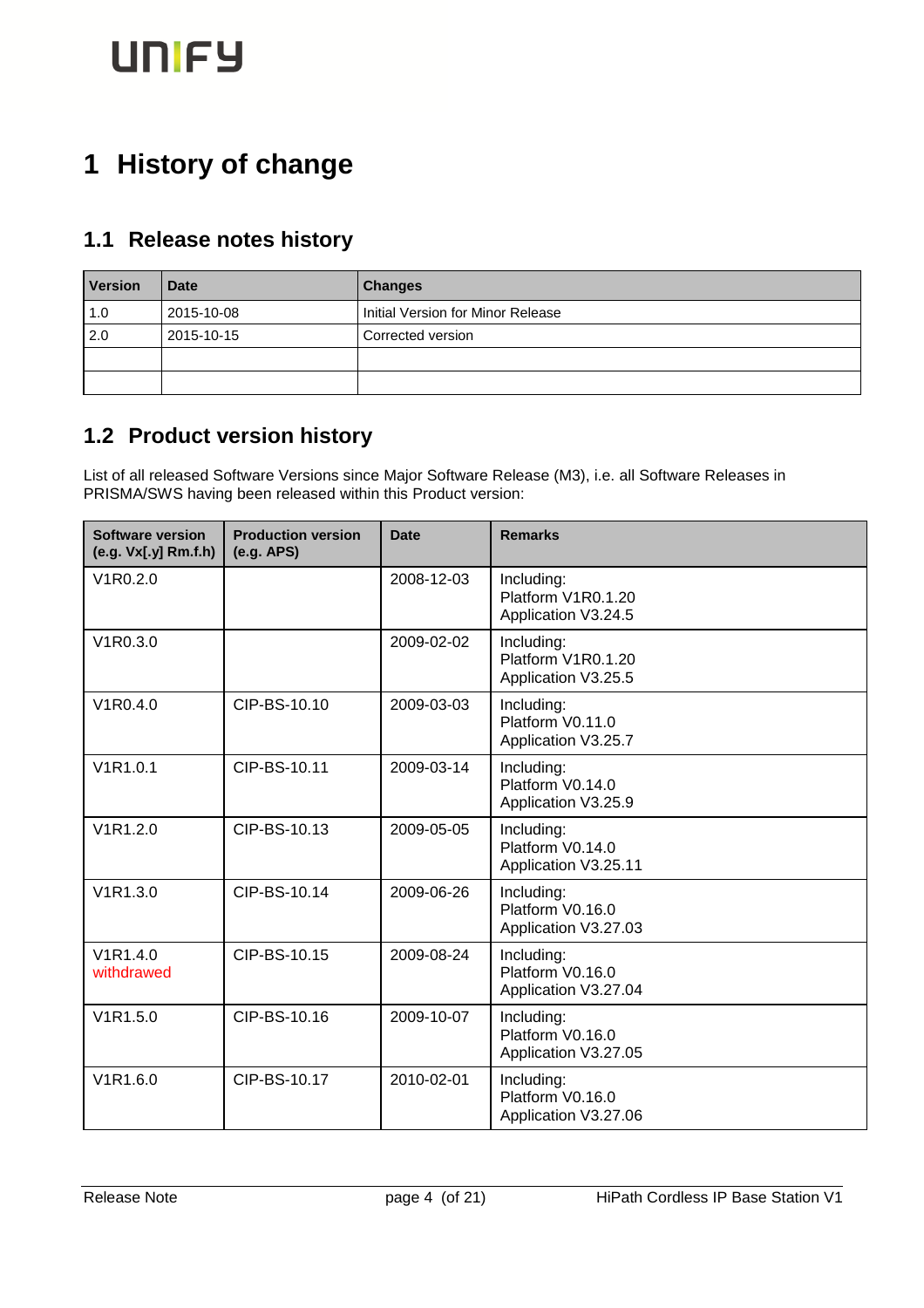

| <b>Software version</b><br>(e.g. Vx[.y] Rm.f.h) | <b>Production version</b><br>(e.g. APS) | <b>Date</b> | <b>Remarks</b>                                                               |
|-------------------------------------------------|-----------------------------------------|-------------|------------------------------------------------------------------------------|
| V1R1.9.0                                        | CIP-BS-10.18                            | 2010-03-09  | Including:<br>Platform V0.21.0<br>Application V3.29.07                       |
| V1R1.10.0                                       | CIP-BS-10.19                            | 2010-03-29  | Including:<br>Platform V0.21.0<br>Application V3.29.09                       |
| V1R1.11.0                                       | CIP-BS-10.20                            | 2010-08-17  | <b>Fix Release</b><br>Including:<br>Platform V0.21.0<br>Application V3.29.11 |
| V1R1.12.0                                       | CIP-BS-10.21                            | 2010-10-21  | <b>Fix Release</b><br>Including:<br>Platform V0.21.0<br>Application V3.29.12 |
| V1R2.0.0                                        | CIP-BS-10.206                           | 2011-01-20  | <b>Fix Release</b><br>Including:<br>Platform V0.26.0<br>Application V3.32.14 |
| V1R2.1.0                                        | CIP-BS-10.207                           | 2011-03-28  | <b>Fix Release</b><br>Including:<br>Platform V0.28.0<br>Application V3.32.15 |
| V1R2.2.0                                        | CIP-BS-10.208                           | 2011-05-31  | <b>Fix Release</b><br>Including:<br>Platform V0.29.0<br>Application V3.32.16 |
| V1R2.3.0                                        | CIP-BS-10.209                           | 2011-06-24  | <b>Fix Release</b><br>Including:<br>Platform V0.29.0<br>Application V3.32.18 |
| V1R3.0.0                                        | CIP-BS-10.303                           | 2011-07-15  | Minor/Fix Release<br>Including:<br>Platform V0.29.0<br>Application V3.32.34  |
| V1R3.1.0                                        | CIP-BS-10.304                           | 2011-08-25  | <b>Fix Release</b><br>Including:<br>Platform V0.29.0<br>Application V3.32.35 |
| V1R3.2.0                                        | CIP-BS-10.306                           | 2011-11-23  | <b>Fix Release</b><br>Including:<br>Platform V0.29.0<br>Application V3.32.37 |
| V1R4.0.0                                        | CIP-BS-10.401                           | 2012-01-23  | Minor/Fix Release<br>Including:<br>Platform V0.30.0<br>Application V3.34.3   |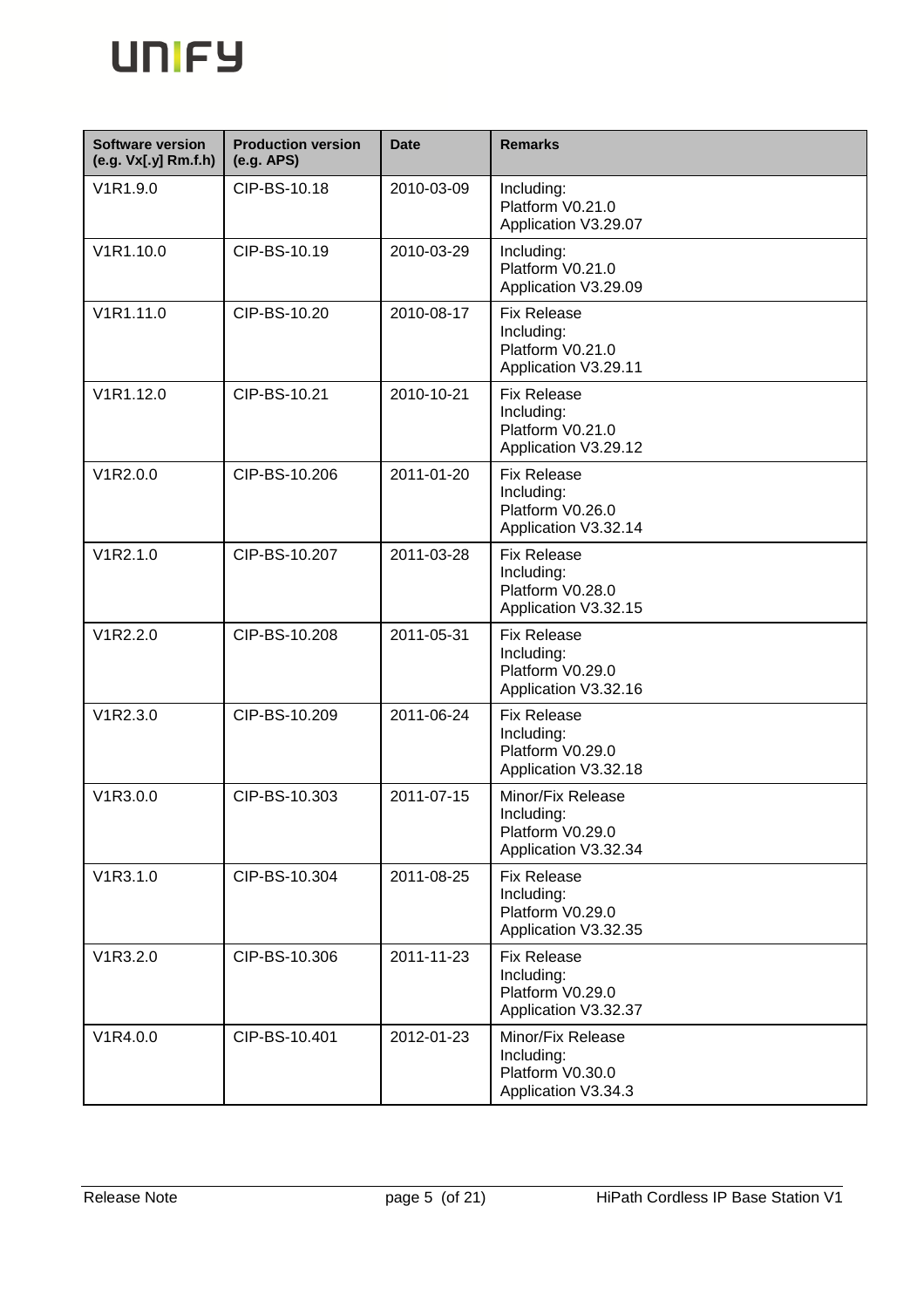

| <b>Software version</b><br>(e.g. Vx[.y] Rm.f.h) | <b>Production version</b><br>(e.g. APS) | <b>Date</b> | <b>Remarks</b>                                                                  |
|-------------------------------------------------|-----------------------------------------|-------------|---------------------------------------------------------------------------------|
| V1R4.1.0                                        | CIP-BS-10.402                           | 2012-03-21  | <b>Fix Release</b><br>Including:<br>Platform V0.30.0<br>Application V3.34.6     |
| V1R4.2.0                                        | CIP-BS-10.403                           | 2012-04-12  | <b>Fix Release</b><br>Including:<br>Platform V0.30.0<br>Application V3.34.7     |
| V1R4.3.0                                        | CIP-BS-10.404                           | 2012-07-18  | <b>Fix Release</b><br>Including:<br>Platform V0.32.0<br>Application V3.34.10    |
| V1R4.4.0                                        | CIP-BS-10.406                           | 2012-10-12  | <b>Fix Release</b><br>Including:<br>Platform V0.32.0<br>Application V3.34.14    |
| V1R4.5.0                                        | CIP-BS-10.407                           | 2013-01-15  | <b>Fix Release</b><br>Including:<br>Platform V0.32.0<br>Application V3.34.15    |
| V <sub>1</sub> R <sub>4.6.0</sub>               | CIP-BS-10.409                           | 2013-04-02  | <b>Fix Release</b><br>Including:<br>Platform V0.32.0<br>Application V3.34.17    |
| V1R4.6.1                                        | CIP-BS-10.410                           | 2013-05-02  | <b>Hotfix Release</b><br>Including:<br>Platform V0.32.0<br>Application V3.34.18 |
| V1R4.7.0                                        | CIP-BS-10.411                           | 2013-07-15  | <b>Fix Release</b><br>Including:<br>Platform V0.32.0<br>Application V3.34.20    |
| V1R4.8.0                                        | CIP-BS-10.413                           | 2013-10-15  | <b>Fix Release</b><br>Including:<br>Platform V0.32.0<br>Application V3.34.22    |
| V1R4.9.0                                        | CIP-BS-10.414                           | 2013-11-2   | <b>Fix Release</b><br>Including:<br>Platform V0.32.0<br>Application V3.34.23    |
| V1R4.10.0                                       | CIP-BS-10.415                           | 2014-02-03  | <b>Fix Release</b><br>Including:<br>Platform V0.32.0<br>Application V3.34.25    |
| V1R5.0.0                                        | CIP-BS-15.503                           | 2013-11-21  | Minor Release<br>Including:<br>Platform V0.32.0<br>Application V4.0.10          |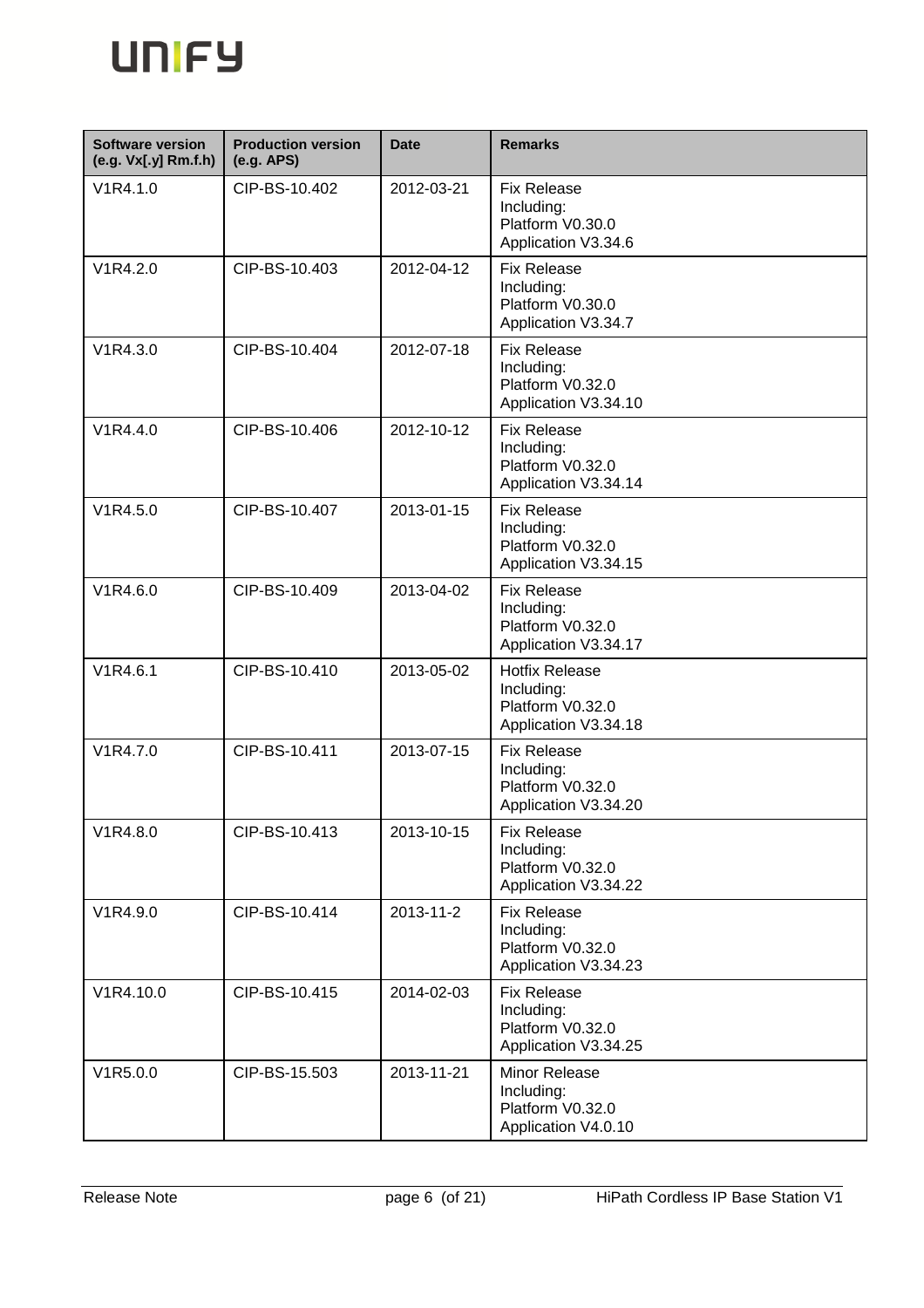

| Software version<br>(e.g. Vx[.y] Rm.f.h) | <b>Production version</b><br>(e.g. APS)       | <b>Date</b> | <b>Remarks</b>                                                                    |
|------------------------------------------|-----------------------------------------------|-------------|-----------------------------------------------------------------------------------|
| V1R5.1.0                                 | CIP-BS-15.505                                 | 2014-04-25  | Fix Release (Rebranding)<br>Including:<br>Platform V0.34.0<br>Application V4.0.14 |
| V1R5.3.0                                 | Platform V0.35.0<br>Application V4.0.16       | 2014-07-11  | Fix Release for FT, GA                                                            |
| V1R5.4.0                                 | Platform V0.35.0<br>Application V4.0.17       | 2014-08-06  | <b>Fix Release</b>                                                                |
| V <sub>1</sub> R <sub>5</sub> .4.1       | Platform V0.35.0<br>Application<br>V4.0.17rc1 | 2014-09-16  | <b>Hotfix Release</b>                                                             |
| V <sub>1</sub> R <sub>6</sub> .0.0       | Platform V0.37.0<br>Application V4.2.1        | 2015-10-06  | New Minor Release with new features and bug<br>fixes                              |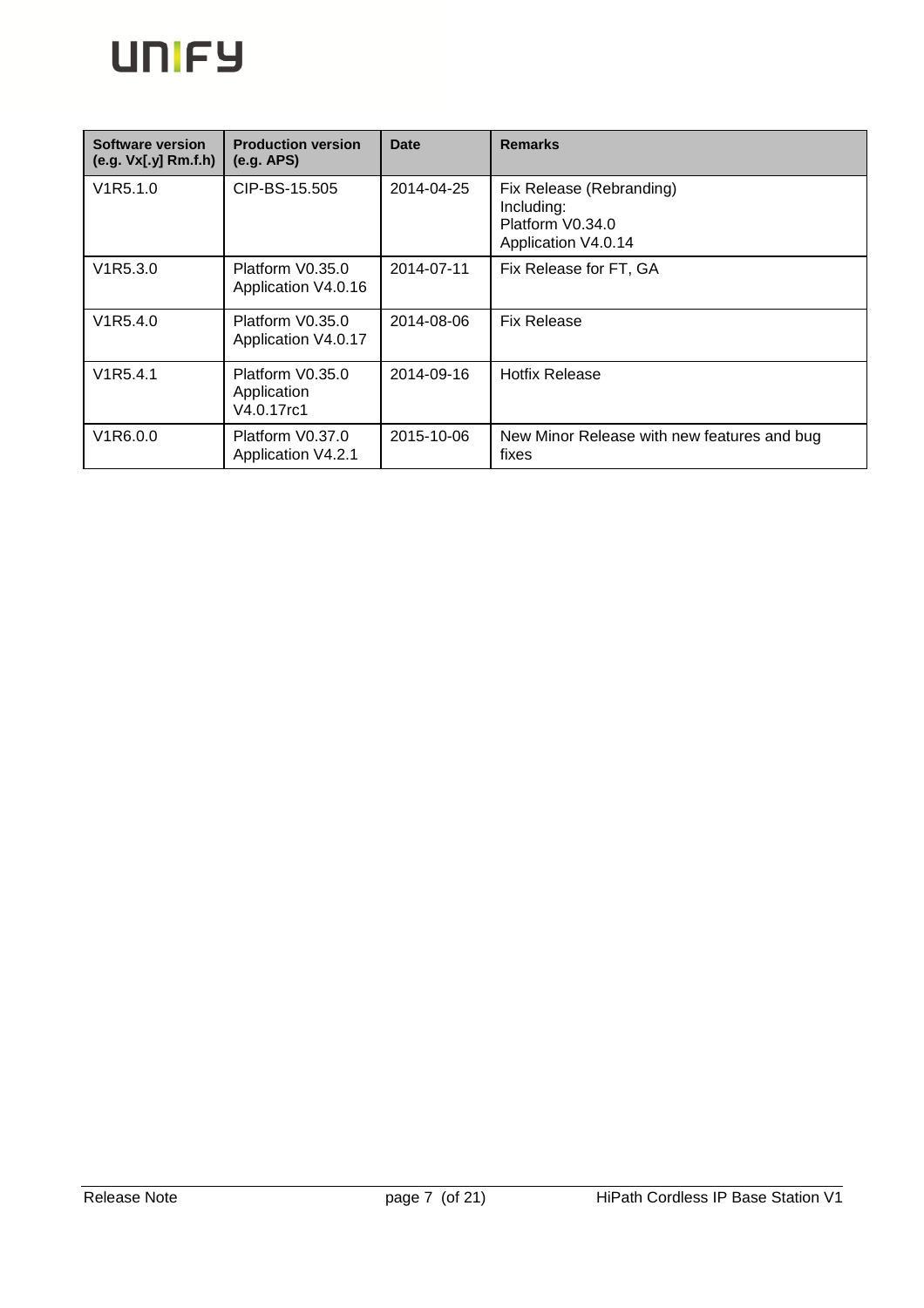# unicy

# <span id="page-7-0"></span>**2 Important Information**

## <span id="page-7-1"></span>**2.1 Installation**

#### **Recommended steps to install a new HiPath Cordless IP System (small Solution):**

- Install one (the first) base station via POE (BSIP1 with factory default IP-Address: 192.168.1.1)
- Login with your browser at URL http:// 192.168.1.1 on the Web Based Management (WBM)
- Status: Partition 2 is active. Update the system to the release this Release Note deals with - (button [System Update])
- After successful update (update complete) switch the Boot Partition to Partition (System) 1 and reboot (button [Reboot])
- Important: Clear the cash of your used browser and login again at URL http:// 192.168.1.1
- Status: Partition 1 is active Update the system to the release this Release Note deals with (button [System Update])
- After successful update (update complete) reboot again (button [Reboot]), confirm reboot on partition (System) 2.
- After reboot login again at URL http:// 192.168.1.1
- In WBM switch the BSIP1 from BSIP1-only to BSIP1-IWU (button [Switch Applic Mode])
- After reboot login at URL http:// 192.168.**2**.1 (Attention: BSIP1 got a new IP-Address!)
- Now install further (max. 9) base stations via POE (BSIP1 with factory default IP-Address: 192.168.1.1)
- Start a synchronization process (button [Scan]) to visualize the new base stations in WBM
- Status: all BSIP1 got individual IP-Adresses Now you can configure the necessary BSIP parameters
- Start a new synchronization process (button [Sync]) to provide the base stations with this parameters
- Status: all configured BSIP-Only are
	- o running version V1 R1.0.1 V3.25.9
	- o are using the same system partition 2
	- o are in state Online
- Initiate the update via the [System Update] button and select the new loadware file (this Release Note deals with). The update also will be applied to the NON-ACTIVE Partition of all BSIPs.
- Attention: When rebooting the BSIP-IWU, ALL BSIP-Only (which are in state Online) will boot into the same partition -> This may lead to other versions and other IP's at the BISP-Only's if the versions are different between the BSIPs.

For more details see Service Manual.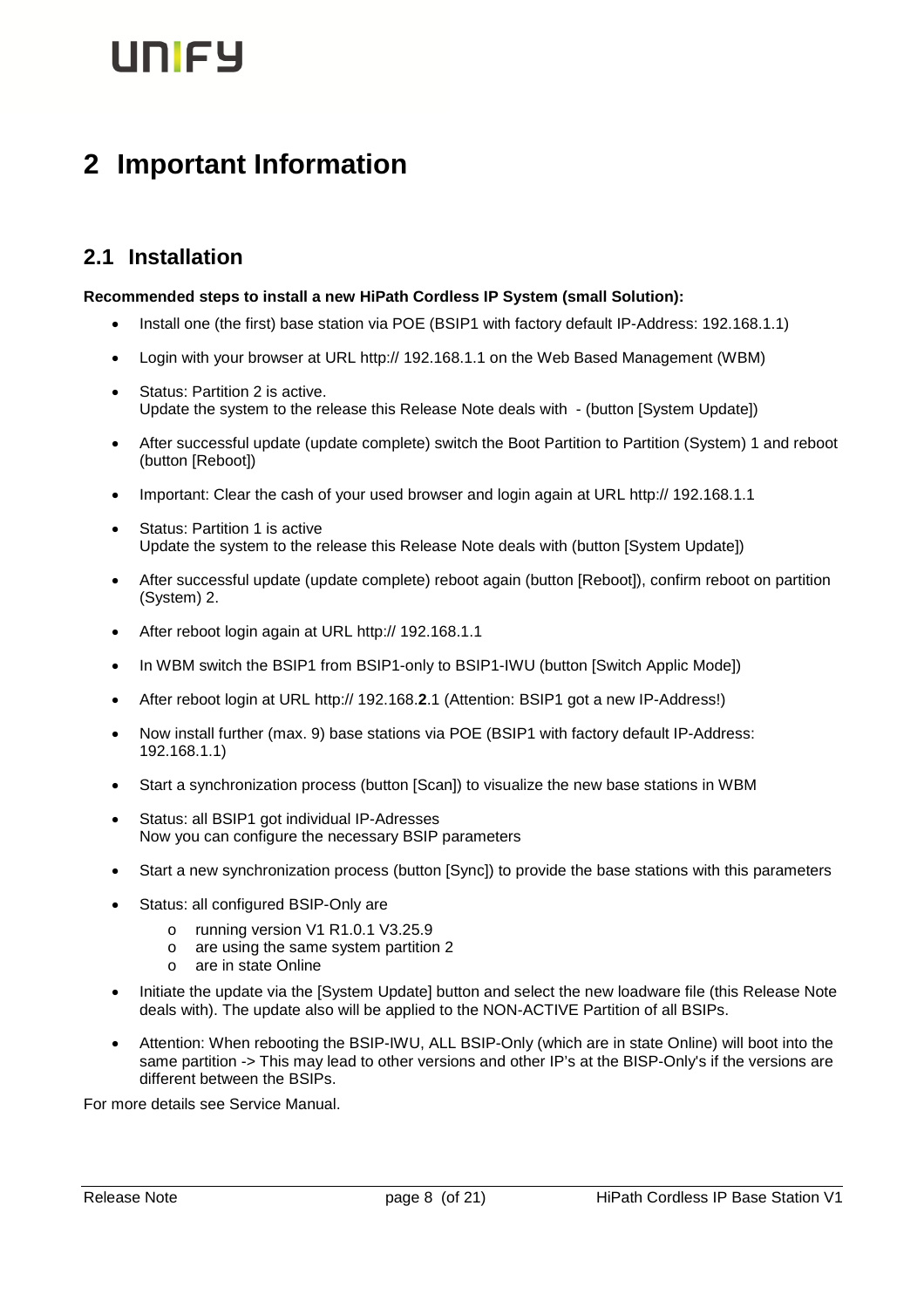

# <span id="page-8-0"></span>**2.2 Upgrade / Update**

This chapter desriptes the update of existing HiPath Cordless IP installations (small Solution) running with a previous loadware version.

#### <span id="page-8-1"></span>**2.2.1 Update compatibility - HPCIP-BSIP**

Supported updateable versions: **V1 R4.7.0 and higher**

#### **Important hints:**

 Configuration files created with the Backup functionality of a **HPCIP-Server** ("BSIP") version are **not compatible**.

#### <span id="page-8-2"></span>**2.2.2 Backup of configuration of old version**

- Please create a backup of the old configuration (Page Registration [Backup Config]).
- Ensure that you have a loadware file of the old version available (in case of a necessary downgrade).

#### <span id="page-8-3"></span>**2.2.3 Updating from V1R1 to V1R5**

Direct update is not ensured. Please update to the latest Fix Release of V1R4 at first.

#### <span id="page-8-4"></span>**2.2.4 Updating from V1R2 to V1R5**

Direct update is not ensured. Please update to the latest Fix Release of V1R4 at first.

#### <span id="page-8-5"></span>**2.2.5 Updating from V1R3 to V1R5**

Direct update is not ensured. Please update to the latest Fix Release of V1R4 at first.

#### <span id="page-8-6"></span>**2.2.6 Updating from V1R4 to V1R5**

Please update to the latest Fix Release of V1R4 at first at least V1R4.7.0 Due to memory constraints, it is necessary to stop the system services before an update. Navigate inside the WBM to the System Tab and press the button "Stop System". Now start the Update.

#### **2.2.7 Updating from V1R5 to V1R6**

For existing installations the following update rule applies:

<span id="page-8-7"></span>Before updating to V1R6, the running installation has to be updated to V1-R5.4.0 or newer.

For new installations the following rule applies:

- Before updating to V1R6, the designated IWU (BSIP1 as BSIP-IWU) have to be updated to V1-R5.4.0 or newer. This is necessary since data structure in the SCAN information of BSIP1 have changed in V1R5. Otherwise, BSIP1 which are already running V1R5 may not be scannable.
- There is no need to update BSIP1, which are running as BSIP-Only.

Other hints

.

Since there are enhancements in LDAP and System phonebook handling it is suggested to adapt the LDAP configuration file to get a meaningful display output like "mobile" or "home" for LDAP phone numbers. For details refer to the LDAP configuration section of HCIP*.*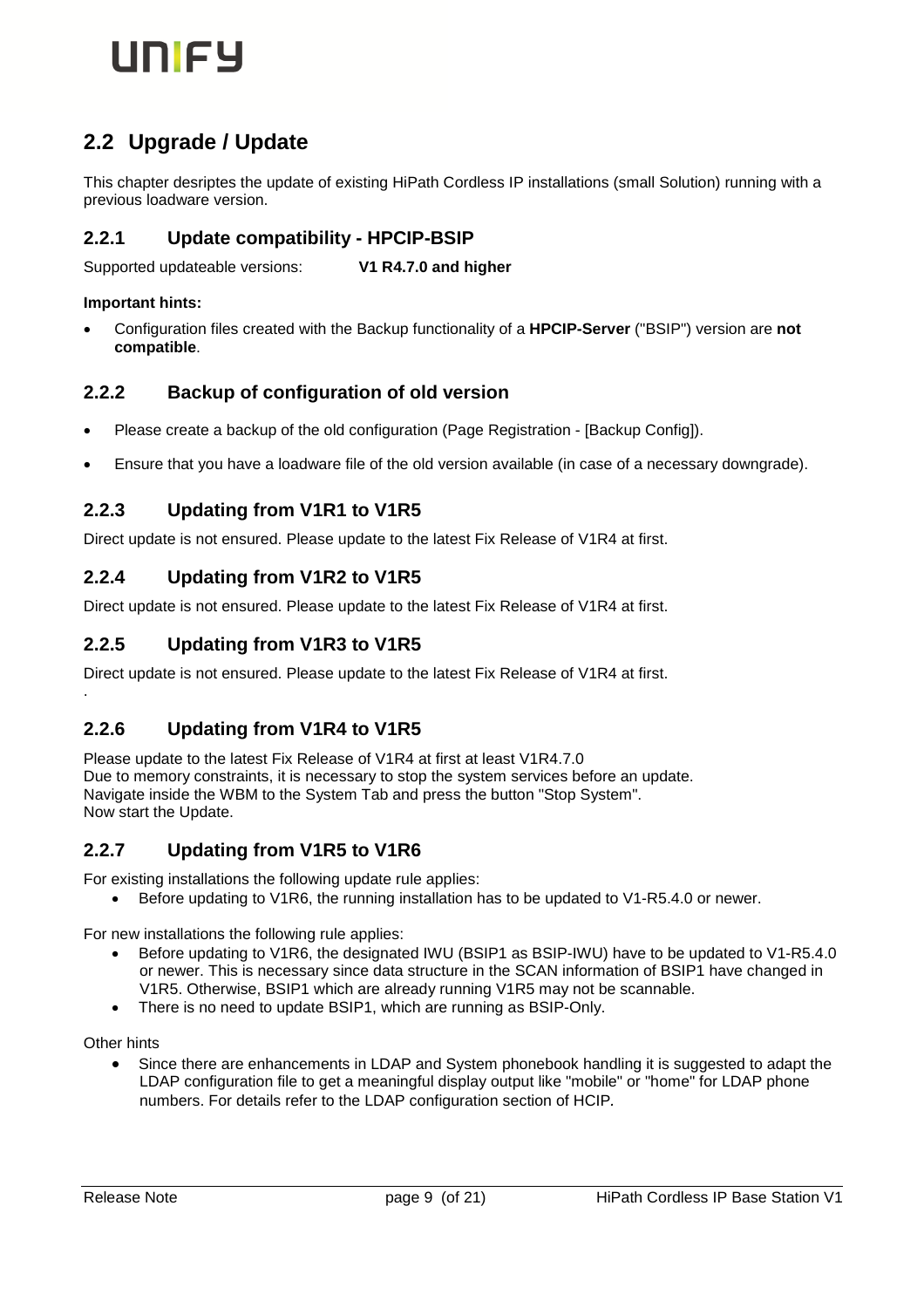

#### <span id="page-9-0"></span>**2.2.8 Access the Login page**

Connect to the IP address of the BSIP1.

*Hint: Take attention at the different http method. http:// or https://.*

#### <span id="page-9-1"></span>**2.2.9 Log in to WBM**

Enter username (Unify or UnifyAdmin) and the default password (1q21q2) at the login screen. Don't forget to change your password later.

### <span id="page-9-2"></span>**2.3 Fallback**

Boot from the last active partition. A downgrade is not fully supported. In need of a downgrade, a factory reset is applied automatically.

## <span id="page-9-3"></span>**2.4 Security Considerations**

Use of security checklist is mandatory.

## <span id="page-9-4"></span>**2.5 Special settings and instructions**

#### <span id="page-9-5"></span>**2.5.1 Network Requirements**

Note the following requirements to integrate your HiPath Cordless IP system into a customer network:

- Server (IWU) and BSIP have to be part of the same Ethernet segment, a layer-3 routing via an IP router is not supported
- Don't use devices using Network Adress Translation (NAT)
- Minimum 2 priority classes acc. to IEEE 802.1 p/q in the IP Network possible

Otherwise you will get delays in your IP network, producing synchronization problems and bad speach quality.

#### <span id="page-9-6"></span>**2.5.2 Base Configuration OpenScape Office**

- Please configure the HiPath OpenOffice ME for the usage with SIP Users and configure the needed number of SIP Users in the Installation Assistant.
- 2. Configure the DSP Settings (primarily the Echo Cancellation) via "WBM Expert mode - Explorer - Payload - HW Modules - Edit DSP Settings".

#### <span id="page-9-7"></span>**2.5.3 Base Configuration OpenScape Business**

- 1. Please configure the OpenScape Business for the usage with SIP Users and configure the needed number of SIP Users in the Installation Assistant.
- 2. Configure the DSP Settings (primarily the Echo Cancellation) via "WBM Expert mode Explorer Payload - HW Modules - Edit DSP Settings".

#### <span id="page-9-8"></span>**2.5.4 Base Configuration OpenScape 4000 (Softgate)**

1. Please configure the HiPath 4000 Softgate for the usage with SIP Users (vHG3500) and configure the needed number of SIP Users in the Installation Assistant.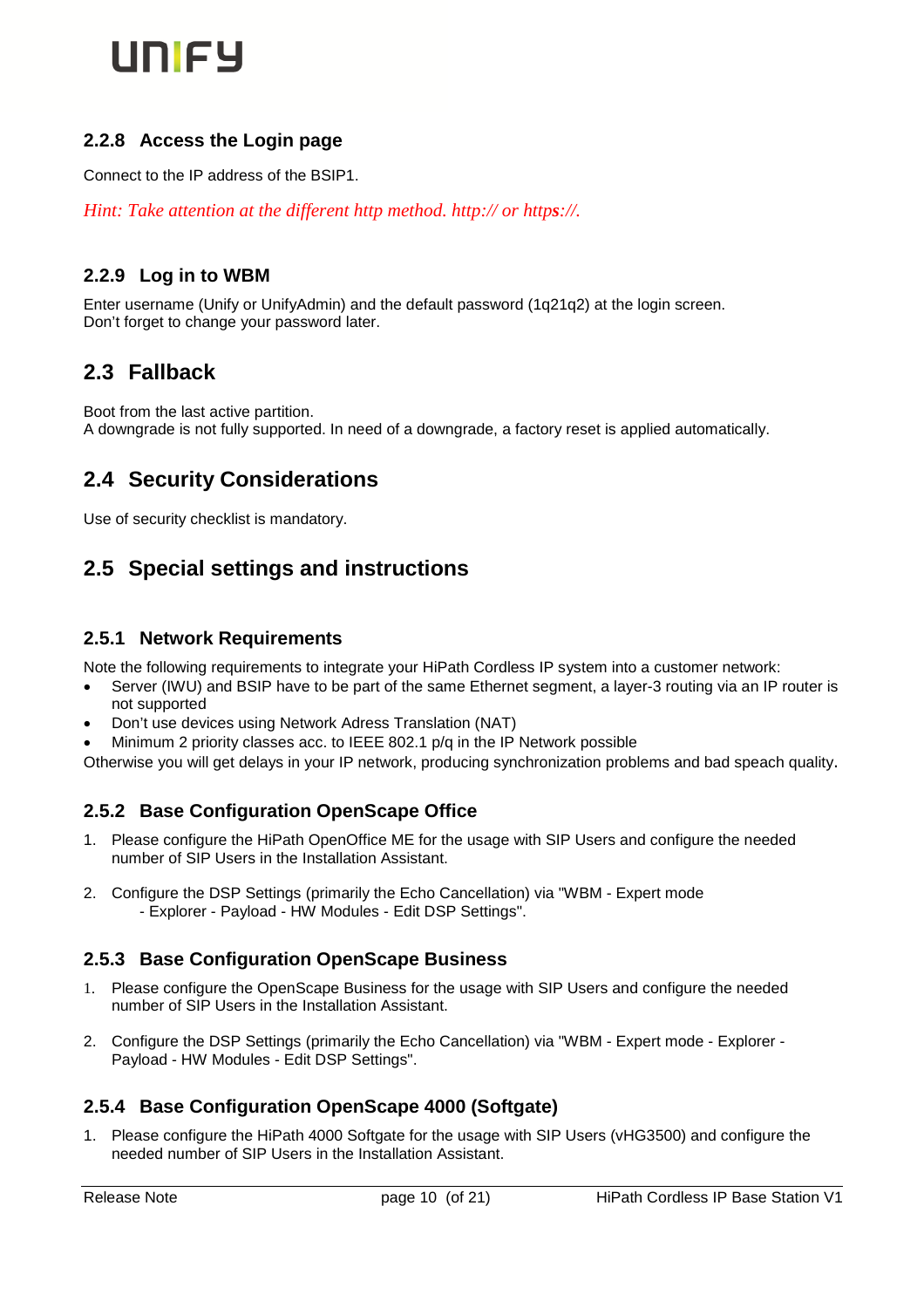

- 2. Configuration of DSP Settings (primarily the Echo Cancellation) is not possible. DSP does not exist.
- 3. For SIP-Users you have to set the parameter MBCHL (Multi BCHANNEL) in AMO-SDAT.
- 4. Default value of Session Timer should be decreased from default value 1800s in order to allow Cordless devices to call each other earlier than 1800s after Base station power off/on,

e.g. Explorers ->Voice Gateway->SIP Parameters->SIP-> Session Timer SIP Session Timer Session Expires (sec): 300

#### <span id="page-10-0"></span>**2.5.5 Base Configuration OpenScape Voice**

HiPath Cordless IP - endpoints have to be configured in the same way in OSCV-configuration as other SIPusers do. OSCV does not know anything about the DECT-base-station. All HiPath Cordless IP - users will register at OSCV with the same HiPath Cordless IP - address.

HiPath Cordless IP devices should be administered with "SRTP Disabled".

#### **Usage with OpenScape Webclient:**

If HiPath Cordless IP - users are used with OpenScape Webclient the HiPath Cordless IP - users featureprofile should be set to CSTA Type = Normal.

Only limited feature-set using Webclient is supported, see Restrictions.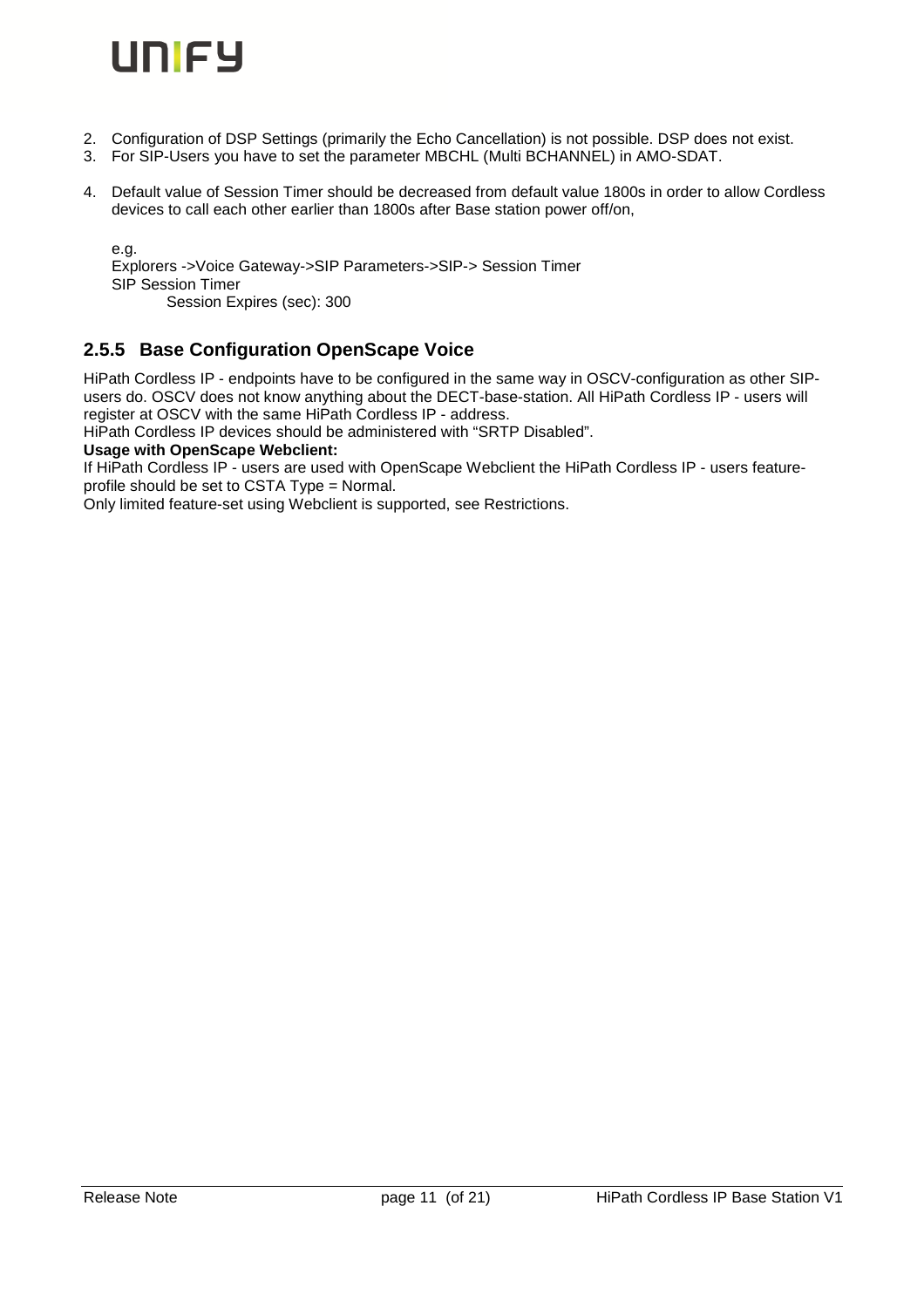# <span id="page-11-0"></span>**3 Reported Problems / Symptoms under Analysis**

| <b>GSI-flow</b><br><b>Ticket</b> | MR/CQ/<br><b>JIRA key</b> | <b>Summary</b>                                                                                            | Work-<br>around |
|----------------------------------|---------------------------|-----------------------------------------------------------------------------------------------------------|-----------------|
|                                  |                           | failure in FPGA design block IEEE1588 time stamp unit                                                     |                 |
|                                  |                           | MGW-iwu restore in Server-iwu                                                                             |                 |
|                                  |                           | SSH connection to slave BSIPs is not working                                                              |                 |
|                                  |                           | no display line by handset menü telefoniecallforward<br>number and empty entry                            |                 |
|                                  |                           | redundant, inoperable softkey "ok" inside "System-Info"<br>and "Handset-Info" menu                        |                 |
|                                  |                           | preselected line in info menu / waste menu navigation in<br>info menu                                     |                 |
|                                  |                           | indistinct wording "Number1" in a phone book entry for<br>the internal phone book                         |                 |
|                                  |                           | indistinct wording "Nummer1" in a phone book entry for a<br>LDAP phone book                               |                 |
|                                  |                           | non identifiable separation between two call list entries at<br><b>S5/SL5</b>                             |                 |
|                                  |                           | alert message without content                                                                             |                 |
|                                  |                           | incompletely callnumber in display for dial numbers<br>bigger than 14 numbers via LDAP                    |                 |
|                                  |                           | useless implementation of HCIP-82                                                                         |                 |
|                                  |                           | NA14366196 - In a IP DECT group with 10 handsets not<br>all handsets are ringing when the group is called |                 |
|                                  |                           | new UI: no handset volume setting in connection status<br>by SL5 prof.                                    |                 |
|                                  |                           |                                                                                                           |                 |
|                                  |                           |                                                                                                           |                 |
|                                  |                           |                                                                                                           |                 |
|                                  |                           |                                                                                                           |                 |
|                                  |                           |                                                                                                           |                 |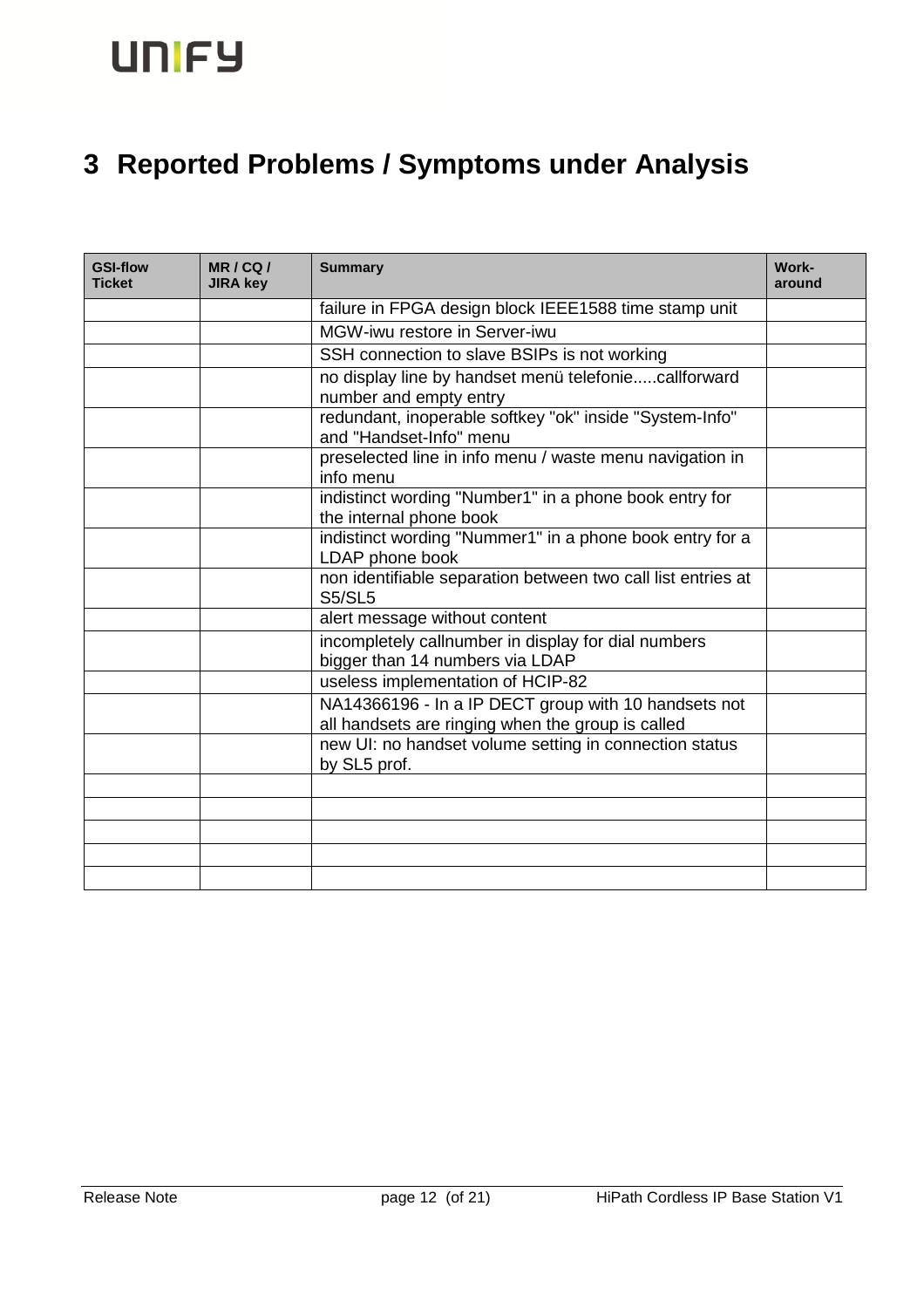# <span id="page-12-0"></span>**4 Restrictions, Workarounds and Hints**

# <span id="page-12-1"></span>**4.1 Restrictions**

#### <span id="page-12-2"></span>**4.1.1 General Restrictions**

- The following special characters are not allowed inside the configuration objects for WBM. "[", "]", "%", ASC(0) - ASC(0x1F).
- Adding or removing of some configuration objects only supported if services are stopped
- Configuration and firmware files MUST NOT include spaces in their filenames

#### <span id="page-12-3"></span>**4.1.2 Restrictions according configuration pages**

#### <span id="page-12-4"></span>**4.1.2.1 Page Status**

Sometimes the Refresh Button has to be applied twice.

#### <span id="page-12-5"></span>**4.1.3 Restrictions at OpenScape Voice**

- Limited UC-functionality when Cordless-IP-User is used as associated device. Controlling via Web-Client supports only Make Call and Clear Call (Connection).
- VAD (Voice Activity Detection) is currently not supported by HiPath Cordless IP. **Especially at HP3Kgateways VAD has to be disabled.**
- OSCV system based conference (Large conference) is not supported with HiPath Cordless-IP-User as conference master. Only local conference is possible.
- Large Conference: HiPath Cordless IP devices involved in a large converence do not display "Conference".
- In case of geo-separated OSV you have to use UDP as SIP transport protocol. TCP does not work for incoming calls.
- **Behavior of HiPath Cordless IP in at OpenScape Branch-office:**

#### **Survivability:**

If OSCV or WAN is not available the OpenBranch-Proxy is working in **Limited-Mode**.

In addition to the known feature limitations there are some more restrictions with HiPath Cordless IP.

- Cordless-phone calls may get disconnected in transfer scenarios
	- **i** if the cordless phone is the transfered party
	- cordless phone user hangs up during a consultation call while the consulted party is still ringing (transfrer-ringing).
- Cordless-phone does not support local music on hold. Also OSB currently does not provide music on hold in survivability. As a result the Cordless-Phone user will hear silience when being held.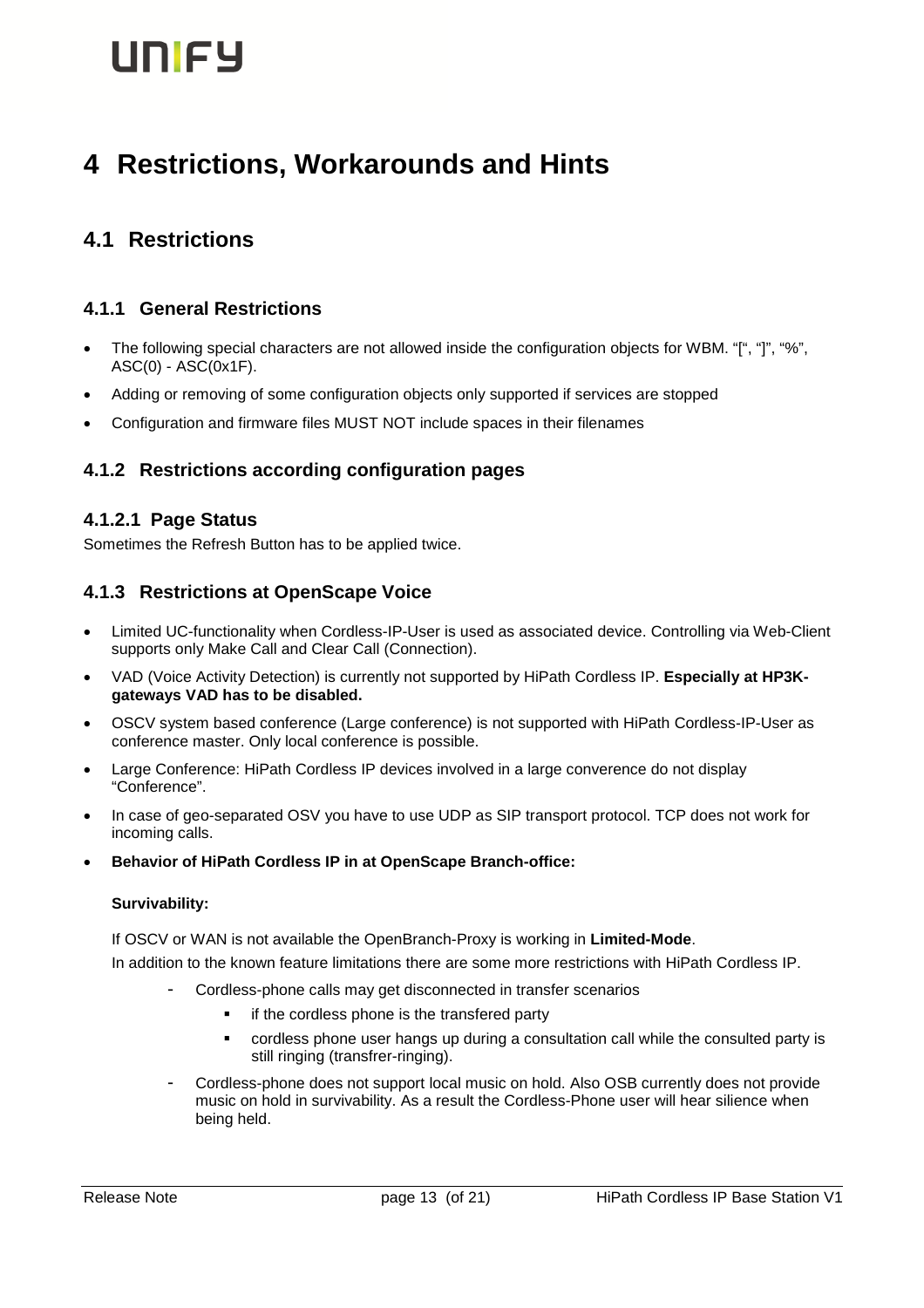

#### <span id="page-13-0"></span>**4.1.4 Restrictions at OpenScape 4000**

Configure TCP as Transport Protocoll in WBM configuration via Network / Gateway, SIP-Settings. Using UDP as Transport Protocoll requires to activate the option Direct Signaling via WBM.

<span id="page-13-1"></span>Limited functionality if Cordless-IP-User is used as 3<sup>rd</sup> party Call Control device. Controlling via application (e.g. Web-Client) supports only Make Call and Clear Call (Connection).

#### **4.1.5 Restrictions at OpenScape Office**

<span id="page-13-2"></span>Limited functionality if Cordless-IP-User is used as 3<sup>rd</sup> party Call Control device. Controlling via application (e.g. MyPortal) supports only Make Call and Clear Call (Connection).

#### **4.1.6 Restrictions at OpenScape Business**

<span id="page-13-3"></span>Limited functionality if Cordless-IP-User is used as 3<sup>rd</sup> party Call Control device. Controlling via application (e.g. UC Smart) supports only Make Call and Clear Call (Connection).

#### **4.2 Workarounds / Hints**

```
Attention:
```
<span id="page-13-4"></span>For using the feature Synchronization via Ethernet (IEEE 1588) a Project Specific Release (PSR) will be needed!

### **4.3 System Limits**

The following table summarizes the system limits which apply to HiPath Cordless IP Base Station.

| Feature                         | Limit in<br><b>HiPath Cordless IP Base Station</b> |
|---------------------------------|----------------------------------------------------|
| Max. no. of <b>BSIP</b>         | 10                                                 |
| Max. no. of parallel calls      | 10                                                 |
| Max. no. of registered handsets | 50                                                 |
| Max. no. of configured handsets | 100                                                |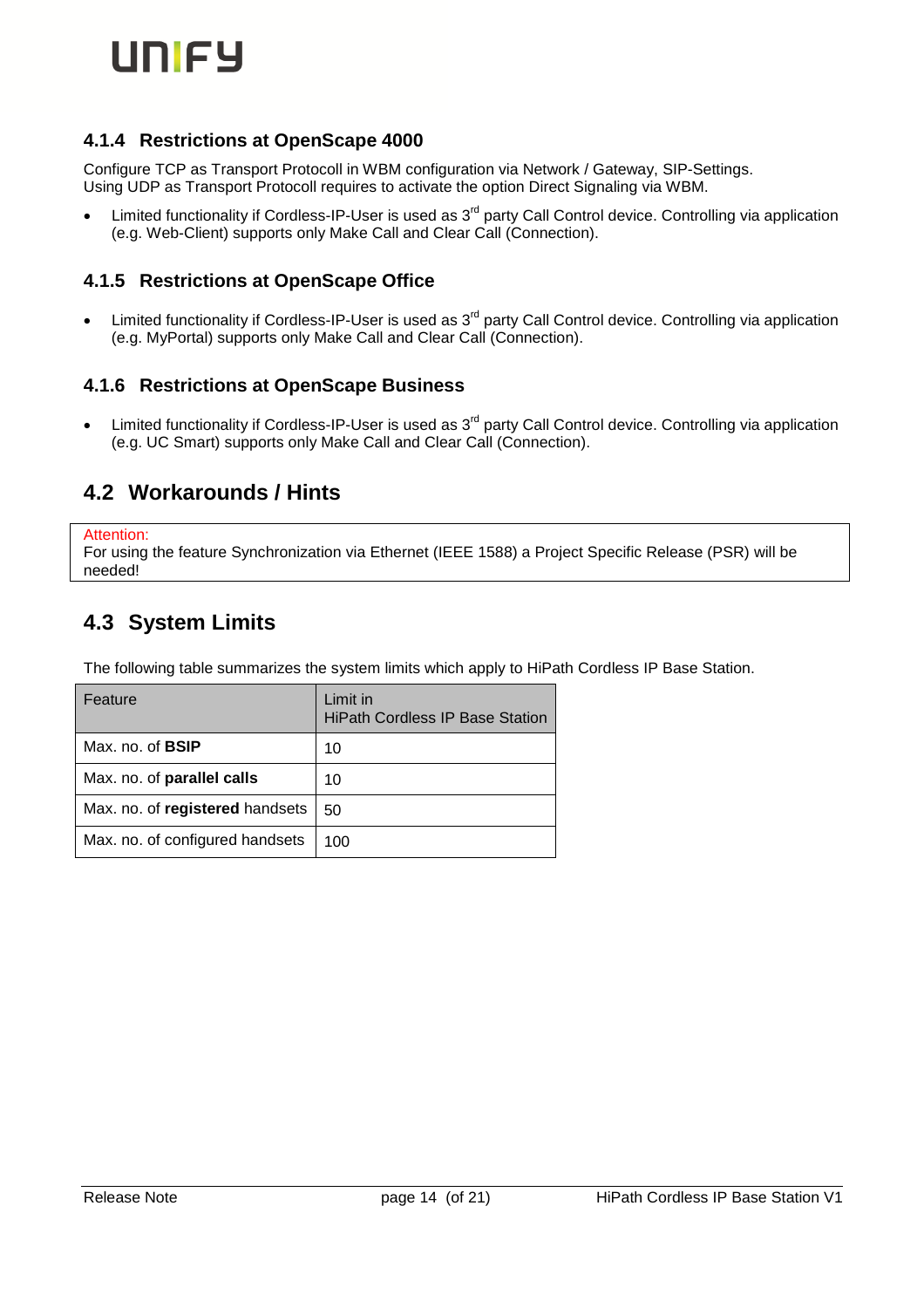# <span id="page-14-0"></span>**5 Changes**

## <span id="page-14-1"></span>**5.1 New in this release**

New features since Minor Release **V1 R6.0.0**:

- LDAP: Configuration option for mapping "+" to an International Exit Code (IEC)
- Changed LDAP config file
- Support of SIP reason header field (RFC 3326)
- New SIP response code 480 for voice promt "number is temporarily unavailable" instead of "number is unknown"
- Support of DECT Phones S5 and SL5 with new user interface
- Changed Call Control Limits for G729

#### List of features since Fix Release **V1 R5.3.0**:

- EULA
- Microsoft Internet Explorer V11

List of features since Fix Release **V1 R5.1.0**:

- Rebranding
- New username for WBM
- Microsoft Internet Explorer V10

List of features since Minor Release **V1 R5.0.0**:

- Modified WBM with respect to new deployment Large Solution
- Option to change Location Area Level (LAL)

List of features since Fix Release **V1 R4.6.0**:

option to resolve hostnames to IP v4 addresses

List of features since Fix Release **V1 R4.4.0**:

- Support of RTP Packet sizes 10, 20 and 30ms
- Support of G.729a SDP
- Support of Assigned TPUI instead of Default TPUI

List of new features since Minor Release **V1 R4.0.0**:

- Message Waiting Indication (MWI)
- Calling Name Presentation
- Distinctiver Ringing
- 3 Party Call Control (3PCC)
- Call Forwarding (CF)
	- o Call Forward Unconditional (CFU)
	- o Call Forward Busy (CFB)
	- o Call Forward No Reply (CFNRy)
	- o Call Forward Not Reachable (CFNRc)
- Call Completion (CC)
	- o Call Completion to Busy Subscriber (CCBS)
	- o Call Forward on No Reply (CCNR)
- Support of up to 300 Handsets (server solution only)
- LDAP phonebook
- M5T SIP stack
- Call Pickup Group (CPU)
- $\bullet$   $2^{nd}$  Line / Call Waiting (CW)
- System phonebook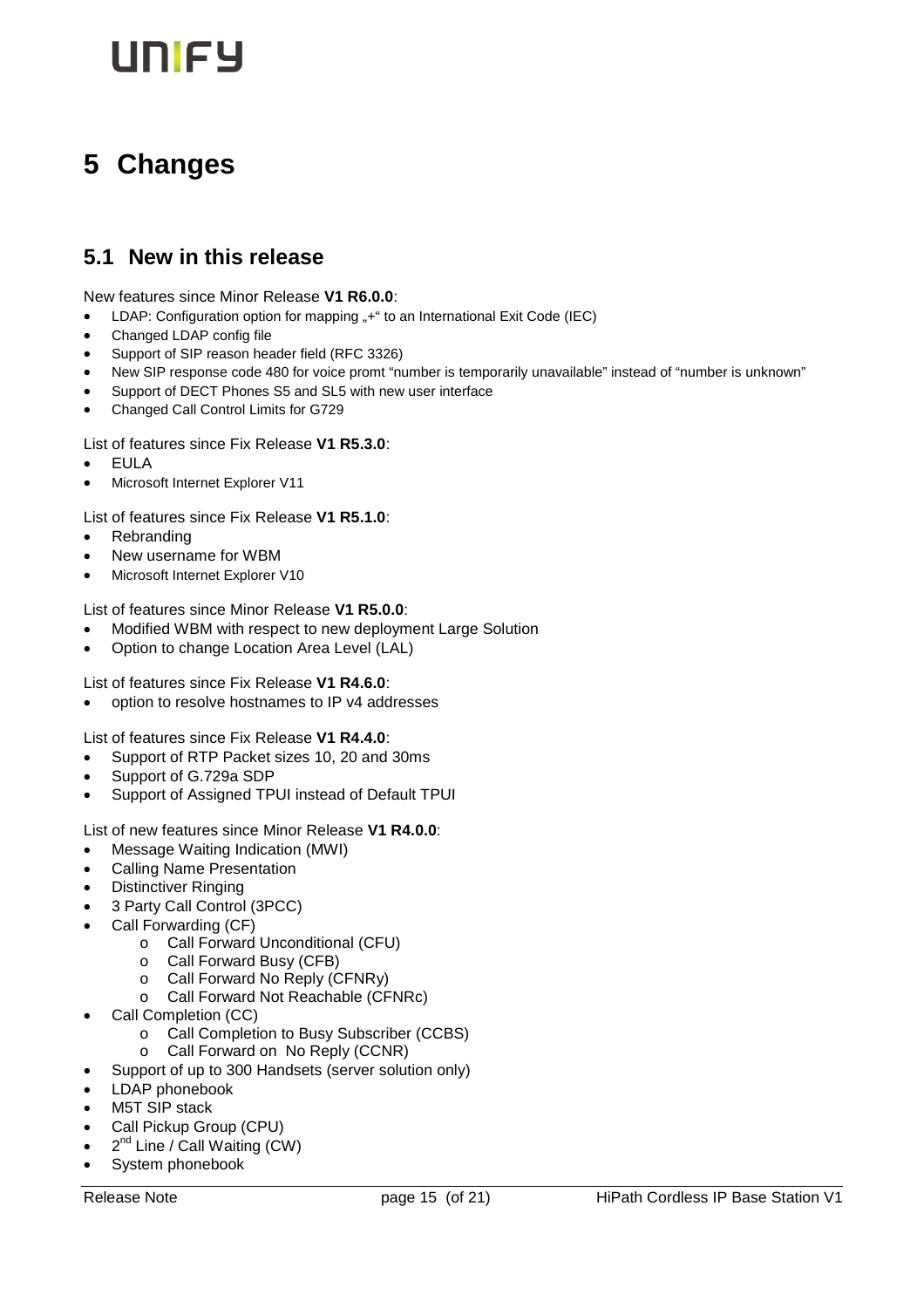

- RTP packet Size negotiations
- Dynamic BSIP changes
- Download via WAN
- SIP over TCP

List of new features since Minor Release **V1 R3.0.0**:

- Support of outbound-proxy
- Support of DNS SRV
- Early Media (RTP connection in ringing state)
- SIP OPTION Message
- <span id="page-15-0"></span>• Penalty-Box

# **5.2 Implemented change requests**

| <b>CR Number</b> | MR/CQ/FRN Summary |  |
|------------------|-------------------|--|
|                  |                   |  |
|                  |                   |  |
|                  |                   |  |
|                  |                   |  |
|                  |                   |  |
|                  |                   |  |

### <span id="page-15-1"></span>**5.3 Resolved Reported Problems / Symptoms**

| <b>GSI-flow</b><br><b>Ticket</b> | MR/CQ | <b>Summary</b>                                                                                             |  |
|----------------------------------|-------|------------------------------------------------------------------------------------------------------------|--|
|                                  |       | Online Help of HCIP containts three times hints to the user IkonAdmin                                      |  |
| NA13342167                       |       | NA13342167 : module number 0 with faulty update scan                                                       |  |
|                                  |       | menu enhancement for consultation function by S5 prof.                                                     |  |
| NA13537013                       |       | NA13537013 Table of Call Control Limits (G711/G729) is too high                                            |  |
| NA13963123                       |       | NA13963123 / NA14069420 - Change of SIP reason messages for<br>detached/not reachable handsets             |  |
|                                  |       | Chapter "5.18 System Phonebook" of the help is wrong                                                       |  |
|                                  |       | the mapping from a leading "+" to "00" must be configurable                                                |  |
|                                  |       | no support for dial numbers bigger than 15 numbers via LDAP                                                |  |
|                                  |       | do not show LDAP entries with empty callnumbers                                                            |  |
|                                  |       | futile warning concerning IP address conflict for internal phone book                                      |  |
|                                  |       | blurred field LDAP Server during try to change the LDAP server                                             |  |
|                                  |       | wrong warning W0224 concernig syslog configuration                                                         |  |
|                                  |       | mismatch between SNMP documentation and deliverd MIB file                                                  |  |
| NA13888958                       |       | NA13888958 - Daylight saving does not work correct in Brazilia                                             |  |
|                                  |       | HCIP should support Polish language                                                                        |  |
|                                  |       | SOL_V8R1_HCIP V1 R5_FRN8330_Deletion of a row fails, because<br>the Index column is not updated correctly. |  |
|                                  |       | HCIP V1R6 package: UNIFY LE-Split ReNaming                                                                 |  |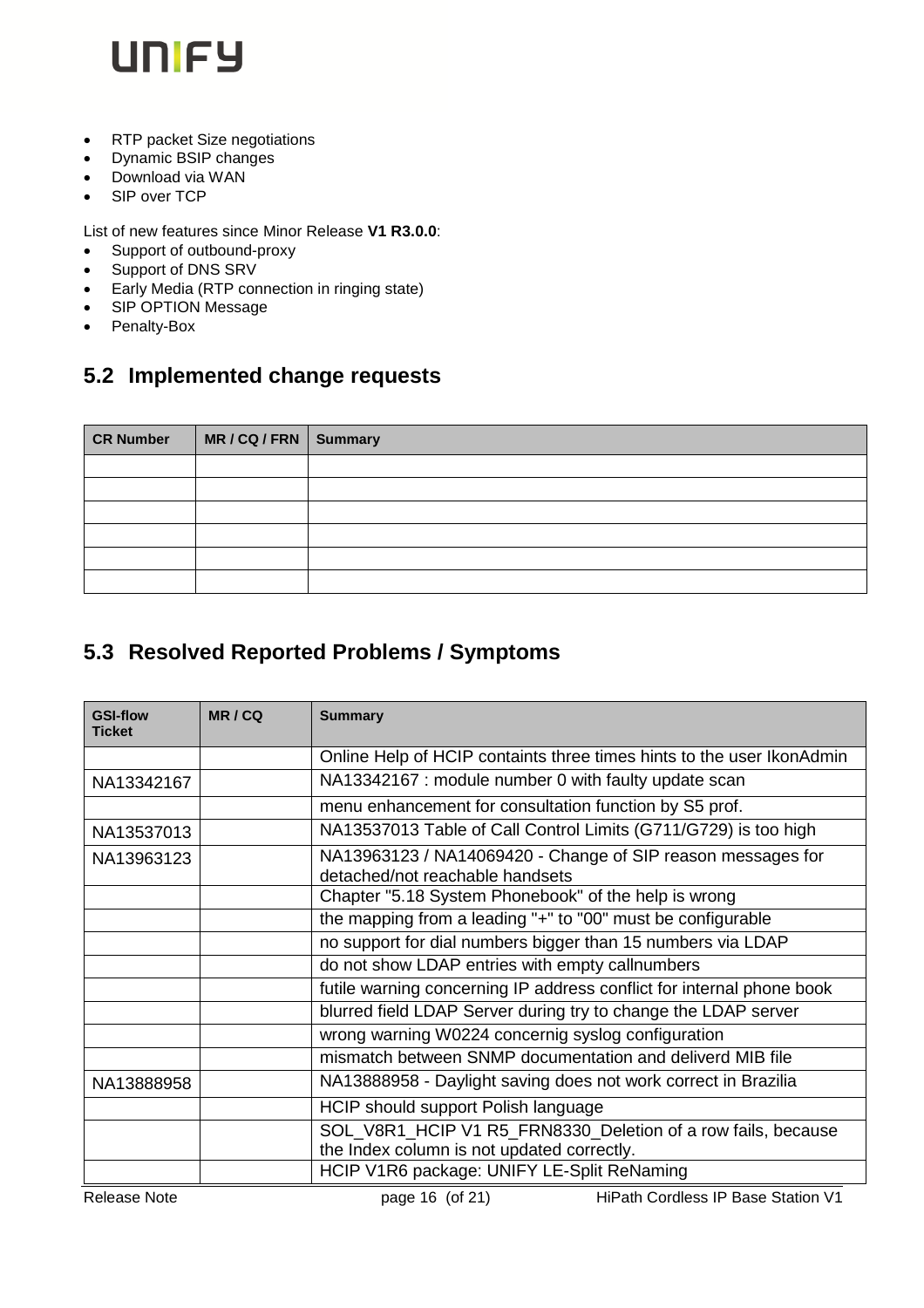

| <b>GSI-flow</b><br><b>Ticket</b> | MR/CQ | <b>Summary</b>                                                                           |  |  |  |
|----------------------------------|-------|------------------------------------------------------------------------------------------|--|--|--|
|                                  |       | Sporadic coredump in iwu process in V1-R6.0.0                                            |  |  |  |
|                                  |       | no function at navi key in consultation menue by pressing up and down                    |  |  |  |
|                                  |       | coredump after navi up and down and select in empty list                                 |  |  |  |
|                                  |       | Display text "Gespräch" is not translated to other languages                             |  |  |  |
|                                  |       | wrong warning concerning edit a syslog server                                            |  |  |  |
|                                  |       | restarts/coredumps by MGW at "large solution"                                            |  |  |  |
|                                  |       | Wrong system version in "System-Info" menu                                               |  |  |  |
|                                  |       | different separator character in german menu "Telefonbuch"                               |  |  |  |
|                                  |       | wrong, doubled display output to SL5 during LDAP search in MS<br><b>Active Directory</b> |  |  |  |
|                                  |       | nonreadable, unnecessary special characters in new help file                             |  |  |  |
|                                  |       | illegible, unacceptable quality of screen shots in new help                              |  |  |  |
|                                  |       | system restart during navigate inside the call menu of a SL5                             |  |  |  |
|                                  |       | coredump after navi up and down in directory list                                        |  |  |  |
|                                  |       | Hanging sub menu of the call list of a SL5 and system restart                            |  |  |  |
|                                  |       | unclear description of feature "dynamic LDAP mapping"                                    |  |  |  |
|                                  |       | new UI: incorrect display in the consult menu german                                     |  |  |  |
|                                  |       | HCIP V1R6.0: Correct MIB.txt file                                                        |  |  |  |
|                                  |       | failure in polish info menu                                                              |  |  |  |
|                                  |       |                                                                                          |  |  |  |
|                                  |       |                                                                                          |  |  |  |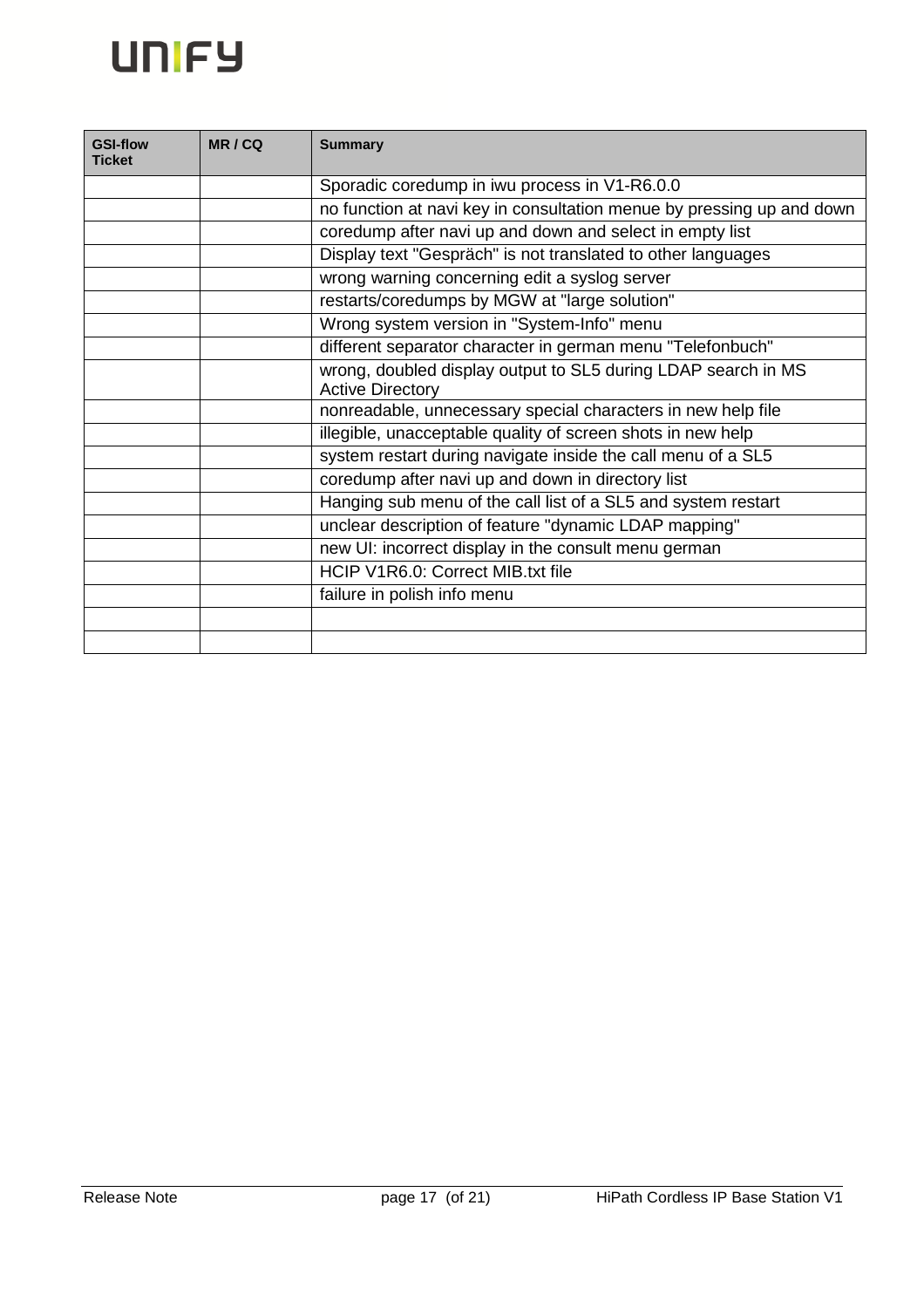# <span id="page-17-0"></span>**6 Hardware and software compatibility**

### <span id="page-17-1"></span>**6.1 Hardware revisions**

#### <span id="page-17-3"></span><span id="page-17-2"></span>**6.1.1 Server**

#### **6.1.2 Base Stations**

| <b>Product Name</b>        | <b>Revision</b>  |  |  |
|----------------------------|------------------|--|--|
| Base Station IP V1 (BSIP1) | S30807-u5494-x   |  |  |
| One-Port PoE Injector      | S30122-X8009-X20 |  |  |
|                            |                  |  |  |

## <span id="page-17-4"></span>**6.2 Firmware releases**

#### <span id="page-17-5"></span>**6.3 Loadware releases**

### <span id="page-17-6"></span>**6.4 Software releases**

| Product                     | Software Version | Release Date' | <b>G-DMS Note</b> |
|-----------------------------|------------------|---------------|-------------------|
| Microsoft Internet Explorer | Version 11       |               |                   |
|                             |                  |               |                   |

## <span id="page-17-7"></span>**6.5 Operating systems (including security alerts)**

| OpenWRT distribution for BSIP |  |
|-------------------------------|--|
| Linux Kernel 2.6.21.1         |  |
|                               |  |

# <span id="page-17-8"></span>**6.6 Compliant products (compatibility matrix)**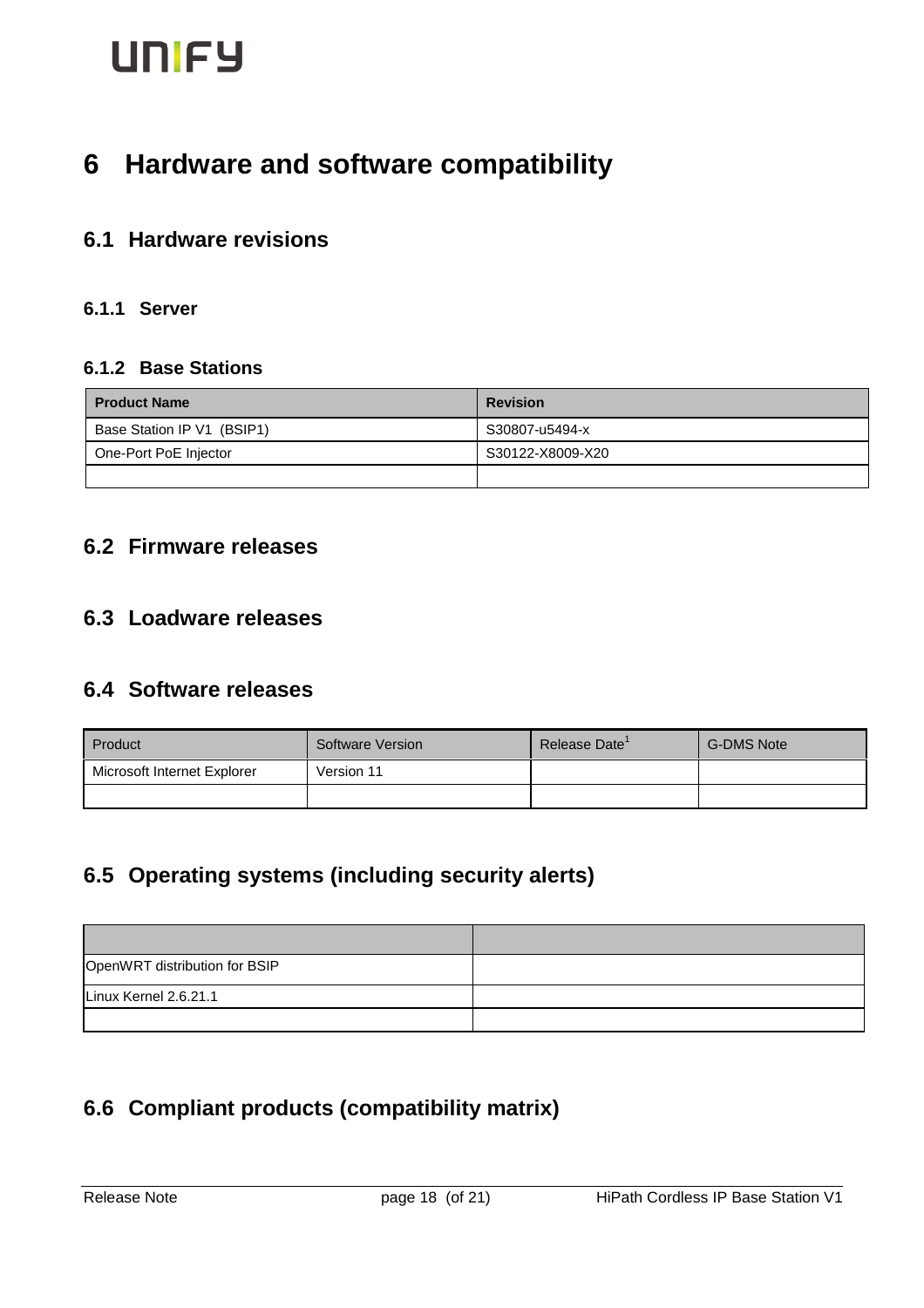

| <b>Product Family</b>        | Product                                                                      | Preferred Software Versions <sup>1</sup> |               |                   |
|------------------------------|------------------------------------------------------------------------------|------------------------------------------|---------------|-------------------|
|                              |                                                                              | <b>Version</b>                           | <b>Status</b> | <b>G-DMS Note</b> |
|                              |                                                                              |                                          |               |                   |
| OpenScape<br>Office          | OpenScape Office MX / LX V3                                                  | R3.12.1                                  | GA            |                   |
|                              |                                                                              |                                          |               |                   |
| OpenScape<br><b>Business</b> | OpenScape Business V1                                                        | R2.2.1325                                | GA            |                   |
|                              | OpenScape Business V2                                                        | R0.3.0_115                               | eeQS          |                   |
| OpenScape                    | OpenScape 4000 V7 (Softgate)                                                 | R <sub>2.15.0</sub>                      | GA            |                   |
| 4000                         |                                                                              |                                          |               |                   |
|                              | OpenScape Voice V8                                                           | R1.39.1                                  | GA            |                   |
| OpenScape<br>Voice           |                                                                              |                                          |               |                   |
|                              |                                                                              |                                          |               |                   |
|                              |                                                                              |                                          |               |                   |
|                              | Gigaset M2 professional                                                      |                                          | M4            |                   |
|                              |                                                                              |                                          |               |                   |
|                              | Gigaset SL3 professional                                                     |                                          | M4            |                   |
| <b>DECT Phones</b>           | Gigaset S4 professional V1                                                   | R5.1.0                                   | GA            |                   |
|                              | OpenStage SL4 professional V1                                                | R2.2.0                                   | GA            |                   |
|                              | OpenStage M3<br>OpenStage M3 Ex<br>OpenStage M3 Plus<br>OpenStage M3 Ex Plus | R <sub>1.7.0</sub>                       | GA            |                   |
|                              | OpenScape DECT Phone S5                                                      | R <sub>0.2.0</sub>                       | GA            |                   |
|                              | OpenScape DECT Phone SL5                                                     | R <sub>0.2.0</sub>                       | GA            |                   |
|                              |                                                                              |                                          |               |                   |

#### **Notes**:

<sup>1</sup>We recommend customers use the "Preferred Software Version" for the given products. The preferred software versions offer higher levels of functionality..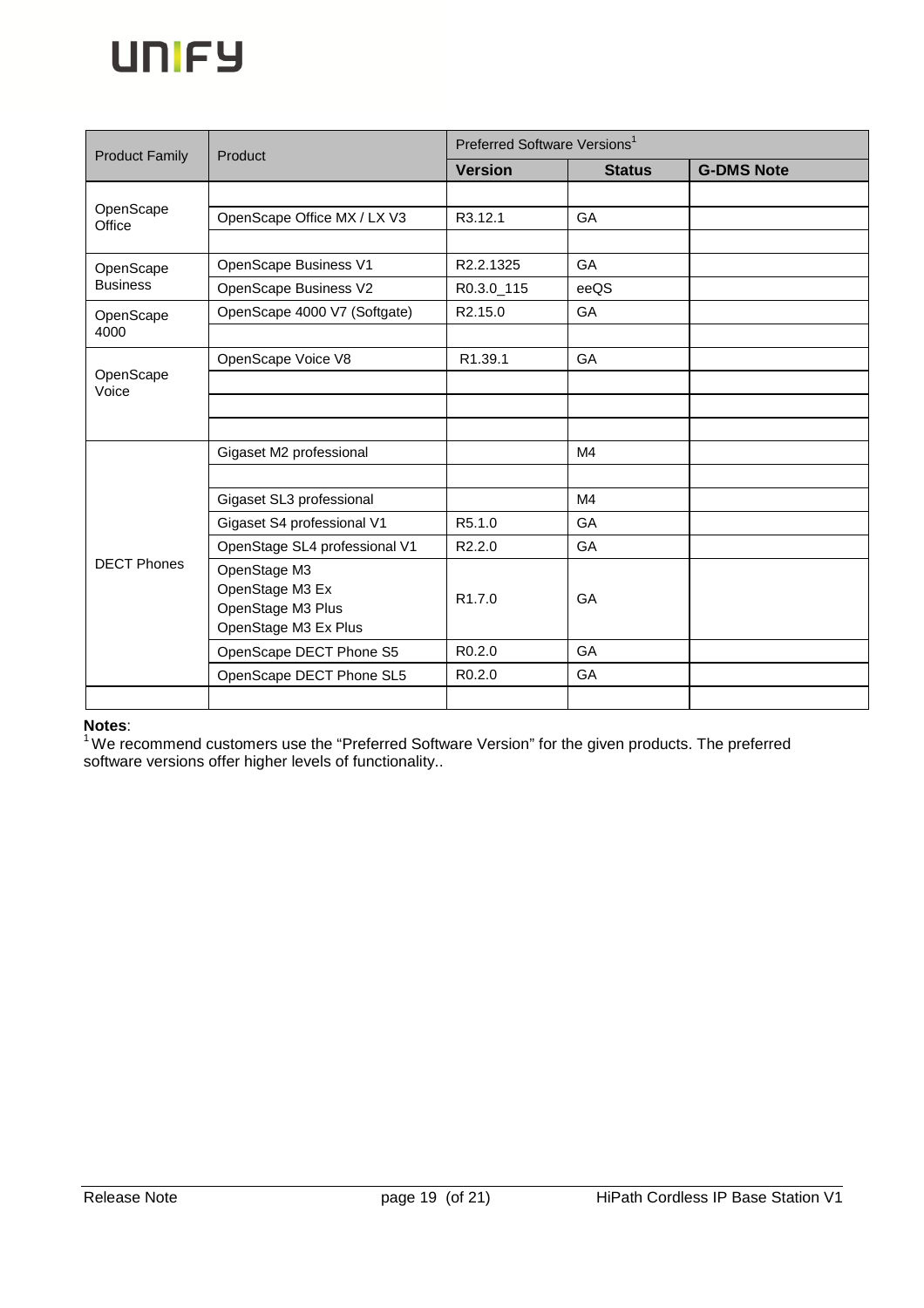# <span id="page-19-0"></span>**7 Service information**

## <span id="page-19-1"></span>**7.1 Management information base**

<span id="page-19-2"></span>**Product forwards SNMP traps according to a MIB:**

## **7.2 License management**

This product is certified for the following:

CLS: ◯ CSC: ◯ Other Licensing: ◯ If you are using others, please describe below:

CSC = Customer Site Components